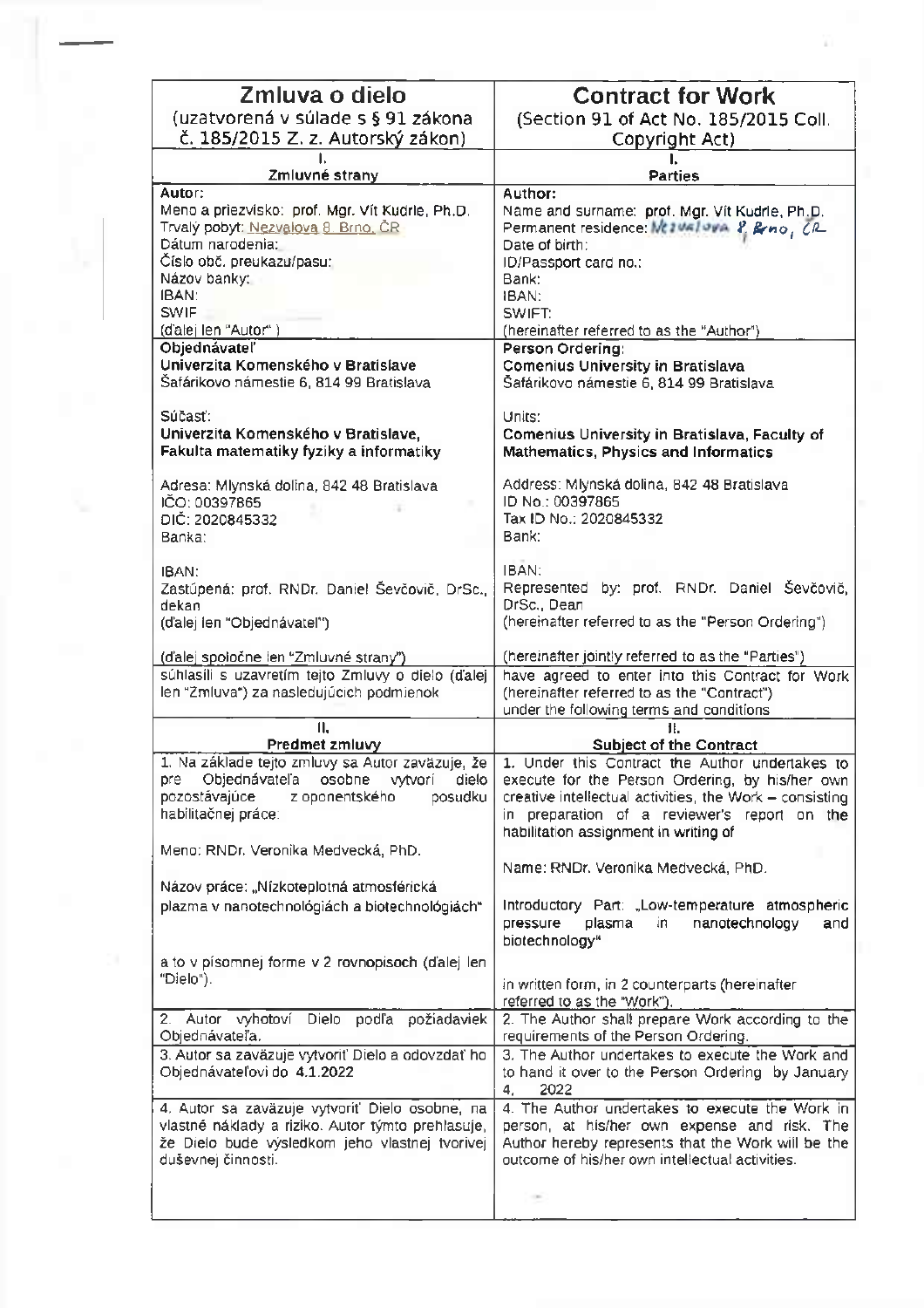| IH.<br>Platobné podmienky<br>a dohoda o nevyberaní zrážkovej dane                                                                                                                                                                                                                                                              | m.<br><b>Payment Terms</b><br>and agreement not to collect withholding tax                                                                                                                                                                                                                                                                      |
|--------------------------------------------------------------------------------------------------------------------------------------------------------------------------------------------------------------------------------------------------------------------------------------------------------------------------------|-------------------------------------------------------------------------------------------------------------------------------------------------------------------------------------------------------------------------------------------------------------------------------------------------------------------------------------------------|
| 1. Objednávateľ sa zaväzuje zaplatiť Autorovi                                                                                                                                                                                                                                                                                  | 1. The Person Ordering undertakes to pay to the                                                                                                                                                                                                                                                                                                 |
| odmenu za riadne a včas vytvorené Dielo vo<br>výške 150 € (slovom: stopäťdesiat eur), odmena<br>je bez DPH.                                                                                                                                                                                                                    | Author for execution of the Work remuneration of<br>€ 150 (in words: one hundred and fifty Euros),<br>without VAT.                                                                                                                                                                                                                              |
| 2. Odmena je splatná do 30 kalendárnych dní<br>odo dňa prijatia Diela Objednávateľom.                                                                                                                                                                                                                                          | 2. Remuneration shall be due and payable within 30<br>calendar days of the date of acceptance of the<br>Work by the Person Ordering.                                                                                                                                                                                                            |
| 3. Úhrada za vytvorené a odovzdané dielo bude<br>vykonaná<br>bezhotovostným<br>jednorazovo,<br>platobným stykom.                                                                                                                                                                                                               | 3. Payment for performed and submitted Work will<br>be settled as a lump sum by wire payment.                                                                                                                                                                                                                                                   |
| 4. Objednávateľ v súlade s ustanovením § 5<br>ods. 1 a § 6 ods. 1 zákona č. 13/1993 Z.z.<br>o umeleckých fondoch v znení<br>neskorších<br>predpisov odvedie z hrubej odmeny uvedenej<br>v odseku 1 tohto článku 2 % (slovom: dve<br>percentá) ako príspevok do Literárneho fondu.                                              | 4. The Person Ordering with § 5 par. 1 and § 6 par.<br>1 of Act no. 13/1993 Coll. on artistic funds, as<br>amended, shall deduct 2% (in words: two percent)<br>of the gross remuneration referred to in paragraph 1<br>of this Article as a contribution to the Literary Fund.                                                                  |
| 5. Zmluvné strany sa v súlade s ustanovením<br>§ 43 ods. 14 zákona č. 595/2003 Z. z. o dani z<br>príjmov v znení neskorších predpisov dohodli, že<br>Objednávateľ nevykoná pri vyplatení odmeny<br>podľa tejto zmluvy zrážku dane. Autor si daň<br>z príjmu z odmeny za vytvorenie Diela podľa tejto<br>zmluvy vysporiada sám. | 5. The Parties, in accordance with the provision of §<br>43 par. 14 of Act no. 595/2003 Coll. on Income Tax,<br>as amended, agreed that the Person Ordering will<br>not, when paying the remuneration under this<br>Agreement, make an income tax deduction. The<br>author will settle the tax on remuneration under this<br>agreement himself. |
| IV.<br>Použitie Diela                                                                                                                                                                                                                                                                                                          | IV.<br>Use of the Work                                                                                                                                                                                                                                                                                                                          |
|                                                                                                                                                                                                                                                                                                                                |                                                                                                                                                                                                                                                                                                                                                 |
| 1. Odo dňa prevzatia Diela má objednávateľ<br>právo používať, reprodukovať alebo<br>dalej<br>spracovať Dielo v súlade s touto zmluvou.                                                                                                                                                                                         | 1. From the date of acceptance of the Work the<br>Person Ordering shall have the right to use,<br>reproduce or further process the Work in<br>compliance with this Contract.                                                                                                                                                                    |
| 2. Objednávateľ môže Dielo použiť na iný účel<br>len so súhlasom autora.                                                                                                                                                                                                                                                       | 2. The Person Ordering may use the Work for a<br>different purpose only with the consent of the<br>Author.                                                                                                                                                                                                                                      |
| 3. Objednávateľ je povinný chrániť Dielo pred<br>akýmkoľvek poškodením.                                                                                                                                                                                                                                                        | 3. The Person Ordering shall keep and protect the<br>Work against any damage.                                                                                                                                                                                                                                                                   |
| 4. Autor sa zaväzuje zdržať sa používania Diela v<br>období, počas ktorého ho Objednávateľ použije.                                                                                                                                                                                                                            | 4. The Author agrees to refrain from using the Work<br>during the period for which it will be used by the<br>Person Ordering.                                                                                                                                                                                                                   |
| V.<br>Osobitné dojednania                                                                                                                                                                                                                                                                                                      | <b>Special Arrangements</b>                                                                                                                                                                                                                                                                                                                     |
| 1. Osoba určená Objednávateľom posúdi, či<br>Dielo bolo vykonané v súlade s touto zmluvou a<br>či Dielo obsahuje zjavné nedostatky.                                                                                                                                                                                            | 1. The person designated by the Person Ordering<br>shall assess whether the respective Work has been<br>executed in compliance with this Contract and<br>whether<br>Work<br>the<br>contains<br>any<br>apparent<br>deficiencies                                                                                                                  |
| 2. Ak Dielo obsahuje nedostatky, ktoré nemožno<br>napraviť, alebo ak sa po posúdení Diela podľa<br>odseku 1 tohto článku zistí, že Dielo nie je<br>v súlade s touto zmluvou, Objednávateľ má<br>právo odstúpiť od zmluvy.                                                                                                      | 2. If the Work contains any deficiencies that cannot<br>be remedied or if, following the assessment of the<br>Work under paragraph 1 of this Article hereof, the<br>Work is found to be not in compliance with this<br>Contract, the Person Ordering shall have the right<br>to withdraw from the Contract.                                     |
| 3. Ak Dielo obsahuje nedostatky, ktoré je možné<br>môže<br>Objednávateľ<br>odmietnuť<br>napraviť,<br>prevzatie Diela a vrátiť ho Autorovi na revíziu<br>s cieľom odstrániť nedostatky a určiť lehotu na<br>nápravu, ktorá nesmie byť kratšia ako 30 dní.                                                                       | 3. If the Work contains deficiencies that can be<br>remedied, the Person Ordering may refuse<br>accepting of the Work and return it back to the<br>Author for revision in order to remedy the<br>deficiencies, and define the remedy period which<br>may not be less than 30 days.                                                              |
| 4. V prípade, že nedostatky nebudú odstránené<br>v stanovenej lehote, Objednávateľ má právo<br>odstúpiť od zmluvy.                                                                                                                                                                                                             | 4. Should the deficiencies be not remedied within<br>the defined period, the Person Ordering shall have<br>the right to withdraw from the Contract.                                                                                                                                                                                             |

 $\alpha$